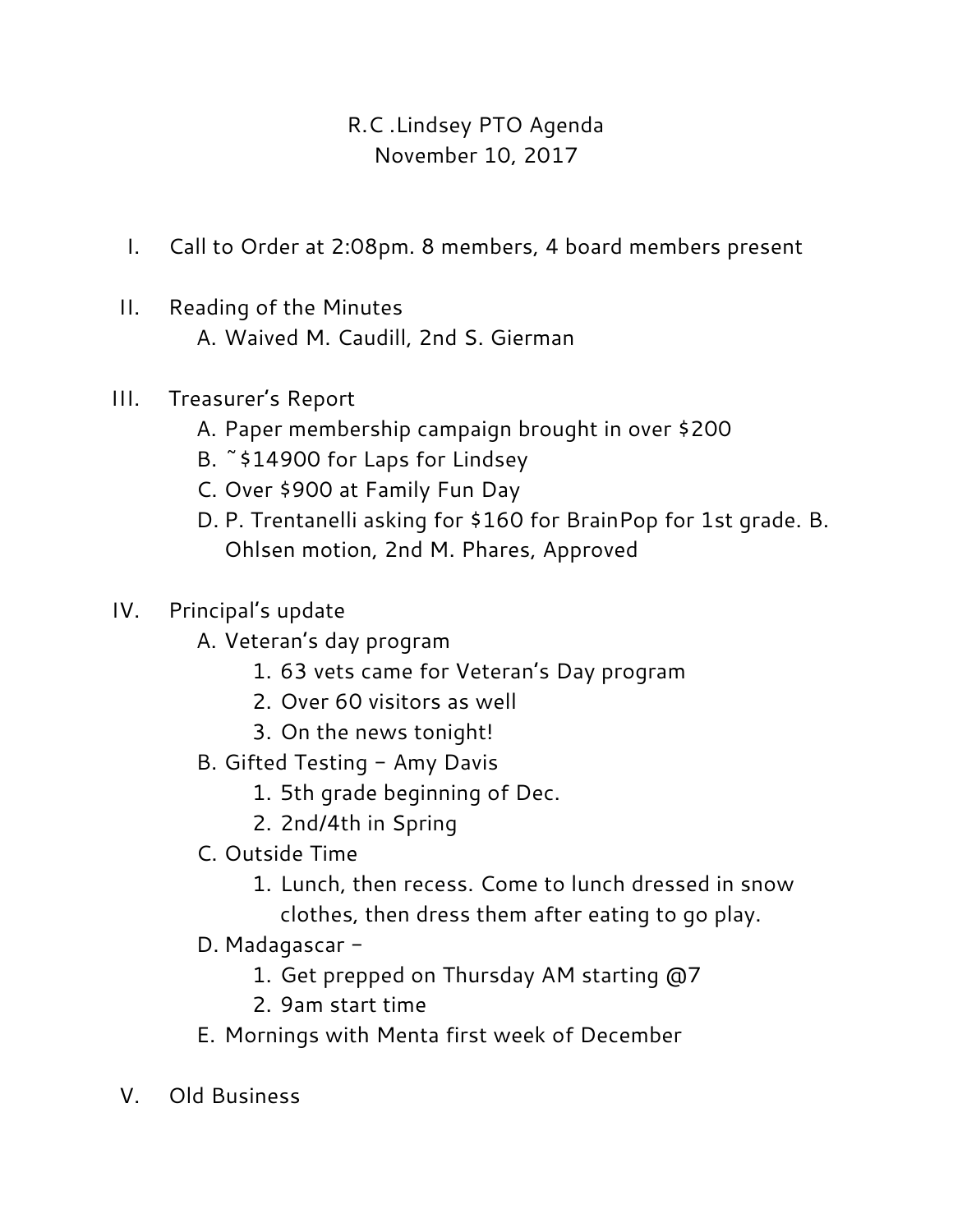- A. Family Fun Day
	- 1. Profit of 900 bucks
- B. Book Fair
	- 1. Sold \$4100, got over \$2000 in Scholastic credit
	- 2. Teachers received \$150 for their classes, Support staff got \$50
- VI. New Business
	- A. PTO Skating Party Nov 21
		- 1. \$2 to enter, \$4 to skate. 6 8:30pm
	- B. Vendor Night Nov 30
		- 1. 20 confirmed vendors
		- 2. Facebook Ads in several local papers, want to submit ads for paper in print. Approved
		- 3. Tables will all be set up in gym, with overflow in hallways.
	- C. Holiday Shop
		- 1. \$6000 in merchandise, ready to go!
		- 2. Dec  $4 8$
		- 3. Post Holiday-shop get together!
	- D. Donuts at Dawn
		- 1. Dec 7, 8 @ 7:45am
		- 2. Patterson's donating donuts
	- E. Box Top Contest
		- 1. Under the Sea, doubloons for individual giving
		- 2. West G Spirit Shop G.C. winners at each grade level
- VII. Volunteer lists
	- A. Please cc: **[lindseypto@gmail.com](mailto:lindseypto@gmail.com)** on each email sent to your helpers.
- VIII. December Holiday Party, December 21
	- A. In individual classrooms this year. 2:15 3:15
	- B. PTO provides snack.